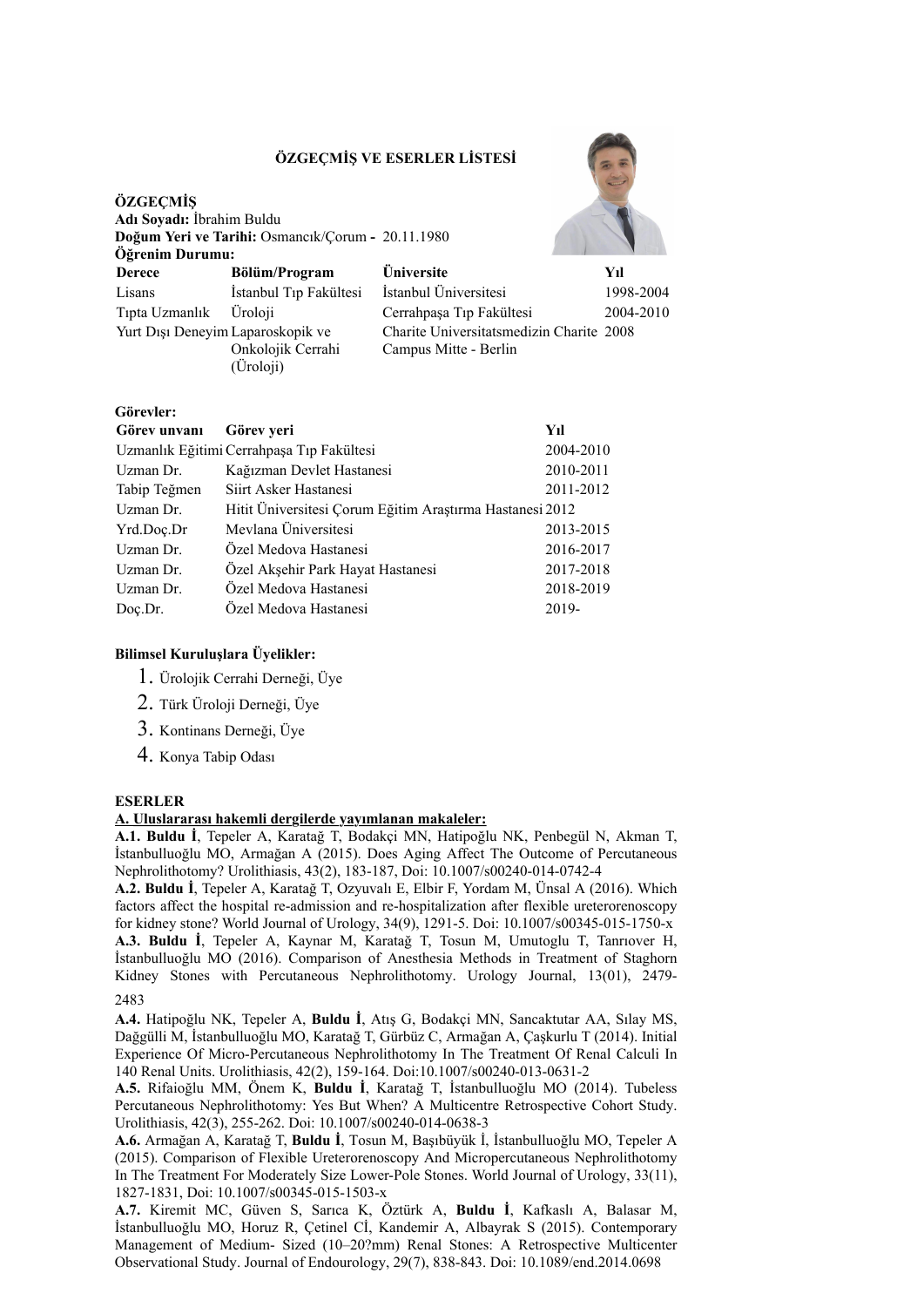**A.8.** Karatağ T, Tepeler A, **Buldu İ**, Akçay M, Tosun M, İstanbulluoğlu MO, Armağan A (2015). Is Micro-Percutaneous Nephrolithotomy Surgery Technically Feasible And Efficient Under Spinal Anesthesia?. Urolithiasis, 43(3), 249-254. Doi: 10.1007/s00240-015-0752-x

**A.9.** Tok A, **Buldu İ**, Karatağ T, Gürbüz G, istanbulluoğlu MO, Armağan A, Tepeler A, Taşçı Aİ (2016) Comparison of Microperc And Mini-Percutaneous Nephrolithotomy For Medium-Sized Lower Calyx Stones. Urolithiasis, 44 (2), 155-159. Doi: 10.1007/s00240-015-0804-2

**A.10.** Tepeler A, Karatağ T, Tok A, **Buldu İ**, Kardaş S, Ünsal A (2016). Factors Affecting Hospital Readmission And Rehospitalization Following Percutaneous Nephrolithotomy. World Journal of Urology, 34(1), 69-73. Doi: 10.1007/s00345-015-1641-1

**A.11.** Karatağ T, Tepeler A, Sılay MS, **Buldu İ**, Hatipoğlu NK, İstanbulluoğlu MO, Armağan A (2015). A Comparison of 2 Percutaneous Nephrolithotomy Techniques for the Treatment of Pediatric Kidney Stones of Sizes 10-20 mm: Microperc vs Miniperc. Urology, 85(5), 1015- 1018. Doi: 10.1016/j. urology.2015.02.010

**A.12. Buldu İ**, Çetinkaya M, Kurt Ö, İstanbulluoğlu MO, Acar T, Efe D (2016). Computed Tomographic Based Determination with all Aspect of Spontaneous Passage of Ureteral Stone. The Annals of Eurasian Medicine, 4(2), 39-42. Doi: 10.4328/AEMED.87

**A.13.** Önal B, Siva A, **Buldu İ**, Oktay D, Çetinel B (2009). Voiding Dysfunction Due To Multiple Sclerosis: A Large Scale Retrospective Analysis. International Brazillian Journal Of Urology, 35(3), 326-333.

**A.14.** Karatağ T, **Buldu İ**, Kaynar M, İnan R, İstanbulluoğlu MO (2015). Does The Presence of Hydronephrosis Have Effects on Micropercutaneous Nephrolithotomy? International Urology and Nephrology, 47(3), 441-444. Doi: 10.1007/s11255-014-0907-7

**A.15.** Kaynar M, Ferudun K, **Buldu İ**, Erdem T, Tepeler A, Karatağ T, İstanbulluoğlu MO, Ceylan K (2015). Comparison Of The Efficacy Of Diclofenac, Acupuncture, And Acetaminophen In The Treatment Of Renal Colic. The American Journal of Emergency Medicine, 33(6), 749-753. Doi:10.1016/j.ajem.2015.02.033

**A.16.** Karatağ T, **Buldu İ**, İnan R, İstanbulluoğlu MO (2015). Is Micropercutaneous Nephrolithotomy Technique Really Efficacicous for the Treatment of Moderate Size Renal Calculi? Yes. Urologia Internationalis, 95(1), 9-14. Doi: 10.1159/000368373

**A.17.** Karatağ T, **Buldu İ**, İstanbulluoğlu MO (2014). To Tubeless Simultaneous Bilateral Percutaneous Nephrolithotomy: Safety, Feasibility And Efficacy In An Indian Setting. International Journal of Urology, 21(5), 503-503. Doi: 10.1111/iju.12381

**A.18.** Gemici K, **Buldu İ**, Acar T, Alptekin H, Kaynar M, Tekinarslan E, Karatağ T, Efe D, Küçükkartallar T, İstanbulluoğlu MO (2015). Management Of Patients With Retroperitoneal Tumors And A Review Of The Literature. World journal of surgical oncology, 9(13),143. Doi:10.1186/s12957-015-0548-z

**A.19.** Kaynar M, Erdem T, Keskin S, **Buldu İ**, Sönmez MG, Karatağ T, İstanbulluoğlu MO (2015). Effective Radiation Exposure Evaluation During a One Year Follow-Up of Urolithiasis Patients After Extracorporeal Shock Wave Lithotripsy. Central European Journal of Urology, 68(3).Doi: 10.5173/ceju.2015.547

**A.20. Buldu İ**, Karatağ T, Kaynar M, İstanbulluoğlu MO (2015). A Rare Complication of Transurethral Resection of the Prostate: Explosion of the Bladder. Journal of Urological Surgery, 2(2), 97-99. Doi: 10.4274/jus.2015.103

**A.21. Buldu İ**, Kurt Ö, İnan R, İstanbulluoğlu MO (2016). A Case of Synchronous Bilateral Upper Urinary System Urothelial Carcinoma. Journal of Clinical and Analytical Medicine, 7(2), 265-267. Doi: 10.4328/JCAM.4172

**A.22.** Karatağ T, **Buldu İ**, Kaynar M, İstanbulluoğlu MO (2015). Treatment of Symptomatic Lower Pole Stones of a Kidney with Partial Nephrectomy Using Micropercutaneous Nephrolithotomy Technique. Case Reports in Urology, 1-3. Doi: 10.1155/2015/456714

**A.23. Buldu İ**, Çetinkaya M (2016). Letter to The Editor Regarding The Article 'CT-Based Determination of Ureteral Stone Volume: A Predictor of Spontaneous Passage'. Journal of Endourology, 30(7):828. Doi: 10.1089/end.2016.0080

**A.24.** Karatağ T, **Buldu İ**, İstanbulluoğlu MO (2015). Re: Sener et al.: Asymptomatic Lower Pole Small Renal Stones: Shock Wave Lithotripsy, Flexible Ureteroscopy, or Observation? A Prospective Randomized Trial (Urology 2015;85:33-37). Urology,85(3):709, Doi:10.1016/j.urology.2014.11.033

**A.25.** Erbin A, Tepeler A, **Buldu İ**, Özdemir H, Tosun M, Binbay M (2016). External Comparison of Recent Predictive Nomograms for Stone-Free Rate Using Retrograde Flexible Ureteroscopy with Laser Lithotripsy. Journal of Endourology, 30(11):1180-1184

**A.26.** Kurt Ö, **Buldu İ**, Turan C, Yazıcı CM (2016). Does laparoscopic transperitoneal simple nephrectomy for inflammatory and non-inflammatory kidneys differ? Springerplus, 17;5(1):1358. doi: 10.1186/s40064-016-2945-3

**A.27.** Gemici K, Tanrıkulu Y, **Buldu İ**, Alptekin H, Ay S, Yıldız M, Bilgi M, Şentürk S, Okuş A, Arık B (2016). A novel safe laparoscopic entry technique in obese patients: an umbilical elevation technique. Int J Clin Exp Med, 9(5):8411-8415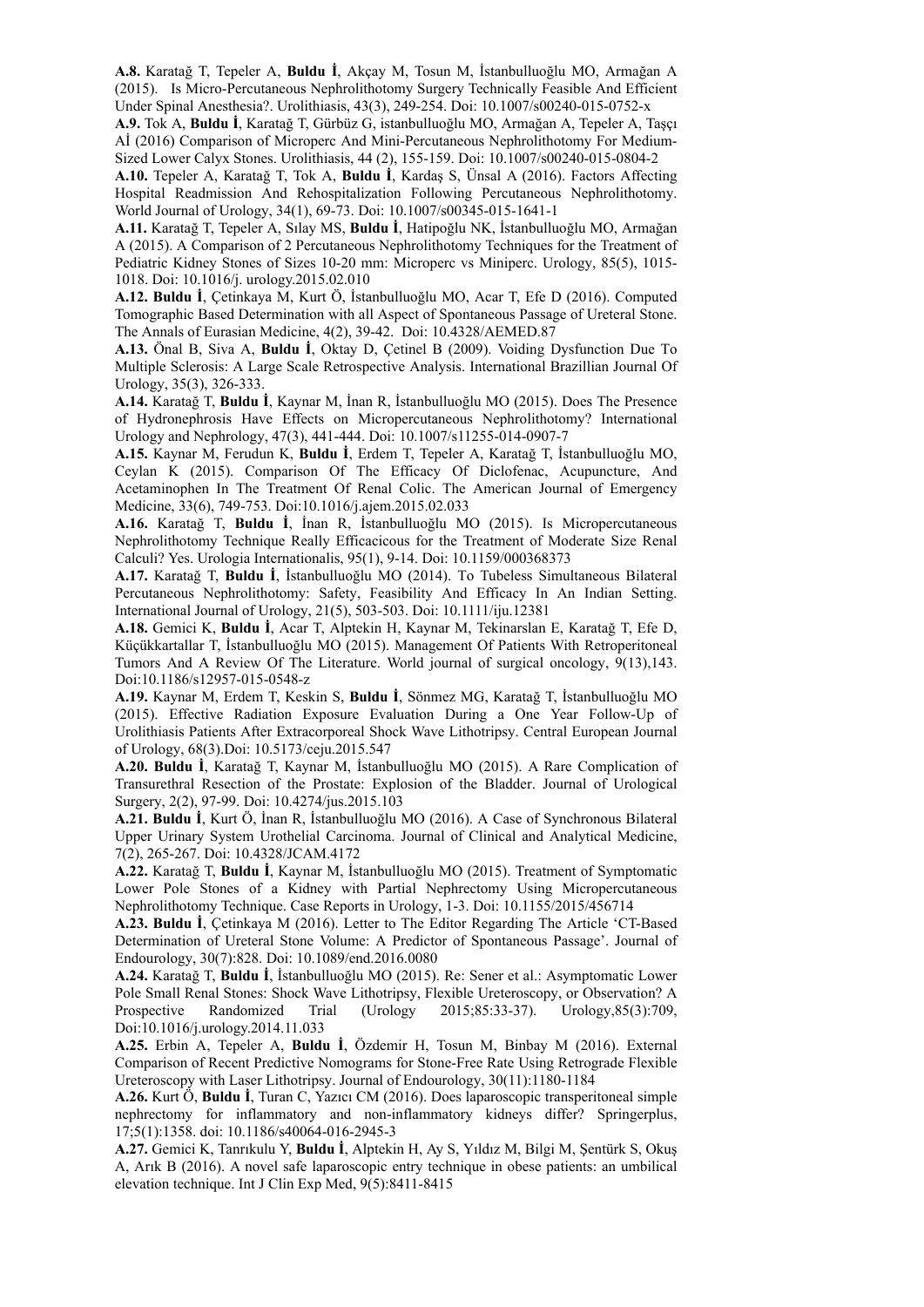#### **B. Uluslararası bilimsel toplantılarda sunulan ve bildiri kitaplarında (proceedings) basılan bildiriler:**

**B.1.** Karatağ T, **Buldu İ**, İnan R, İstanbulluoğlu MO (2015). Micro-Percutaneous Nephrolithotomy For The Treatment Of Moderate Sized Kidney Stones; Our Clinical Experiences in First 100 Cases From A Single Center. AUA ANNUAL MEETİNG 2015 (Poster)

**B.2.** Tepeler A, Karatağ T, Tok A, Ozyuvalı E, **Buldu İ**, Kardaş S, Kucukdaglı OT, Ünsal A (2015). Factors affecting hospital readmission and re-hospitalization after percutaneous nephrolithotomy. 30th Anniversary EAU Congress (Poster)

**B.3.** Tok A, Akbulut F, **Buldu İ**, Karatağ T, Küçüktopçu O, Gürbüz G, İstanbulluoğlu MO, Armağan A, Tepeler A, Aşçı Aİ (2015). Comparison of microperc and mini-percutaneous nephrolithotomy for medium- sized lower calyx stones. 30th Annual EAU Congress (Poster)

**B.4.** Karatağ T, **Buldu İ**, İnan R, İstanbulluoğlu MO (2014). The Treatment Of Moderate Size Renal Calculi With Micro-Percutaneous Nephrolithotomy Technique: Our Clinical Experiences. 29th Anniversary EAU Congress, Doi: 10.1016/S1569-9056(14)60604-7 (Poster)

**B.5.** Rifaioğlu MM, Önem K, **Buldu İ**, Karatağ T, İstanbulluoğlu MO (2014). Tubeless Percutaneous Nephrolithotomy: Yes But When? A Multicentre Retrospective Cohort Study. 29th Anniversary EAU Congress, Doi: 10.1016/S1569-9056(14)60606-0 (Poster)

**B.6.** Karatağ T, Tepeler A, **Buldu İ**, Akçay M, İstanbulluoğlu MO, Armağan A (2014). Is micro-percutaneous nephrolithotomy surgery technically feasible and efficient under spinal anesthesia? EAU 10th South Eastern European Meeting (Poster)

**B.7.** Karatağ T, Tepeler A, Sılay MS, Bodakçi MN, **Buldu İ**, Dağgülli M, Hatipoğlu NK, İstanbulluoğlu MO, Armağan A (2015). Micro Versus Mini Percutaneous Nephrolithotomy For The Treatment Of Pediatric Kidney Stone Disease. AUA ANNUAL MEETİNG 2015 (Poster)

**B.8.** Karatağ T, **Buldu İ**, İnan R, İstanbulluoğlu MO (2014). Does The Precence Of Hydronephrosis Affect The Success Rates And Operation Time In Microperc Nephrolithotomy. 32nd World Congress of Endourology and SWL (Poster)

**B.9.** Önal B, Demirkesen O, Tansu N, Çetinkaya M, **Buldu İ**, Öner A, Öbek C (2005). Predictive Factors And The Management Of Steinstrasse After Shock Wave Lithotripsy In

The Pediatric Population. 23rd World Congress On Endourology And SWL (Poster)

**B.10.** Önal B, Argun ÖB, **Buldu İ**, Çitgez S, Yalçın V, Önder AU, Öner A (2007). The Efficacy Of Percutaneous Nephrolithotomy İn Children With Cystine Stones. 25th World Congress Of Endourology (Poster)

**B.11.** Önal B, Argun ÖB, Çitgez S, **Buldu İ**, Önder AU, Yalçın V, Öner A (2009). Percutaneous Nephrolithotomy In Children With Cystine Stones. 24th Annual EAU Congress

## (Poster)

## **C. Yazılan ulusal/uluslararası kitaplar veya kitaplardaki bölümler:**

**C.1.** Üriner Sistem Taş Hastalığının Tedavisi, Bölüm adı: Standart Perkütan Nefrolitotomi (2015). **Buldu İbrahim**, İstanbulluoğlu Mustafa Okan, TÜD/Türk Üroloji Akademisi Yayını, Editör: Turhan Çaşkurlu, Türkçe (Bilimsel Kitap)

**C.2.** Üreter ve Üretranın Hastalıkları ve Tedavileri, Bölüm adı: Renal Kolik Patofizyolojisi ve Tedavisi (2105). Ayan Murat, **Buldu İbrahim**, İstanbul Tıp Kitabevi, Editör**:** Recep Büyükalpelli, Fikret Erdemir, Ramazan Aşçı, Mustafa Suat Bolat, Basım Sayısı:1, Sayfa sayısı: 520, ISBN: 978-605-4949-34-2, Türkçe (Bilimsel Kitap)

**C.3.** Campbell-Walsh Urology 10th edition, Bölüm adı: Prune-Belly Sendromu (2014). **Buldu ibrahim**, Karatağ Tuna, İstanbulluoğlu Mustafa Okan, Güneş Tıp Kitapevi, Editör:W. McDougal, Alan Wein, Louis Kavoussi, Andrew Novick, Alan Partin, Craig Peters, Parvati Ramchandani , Basım sayısı:10, ISBN:978-1-4377-2393-9, Türkçe (Kitap Tercümesi)

**C.4.** Year Book of Urology, Bölüm adı: Vezikoüreteral Reflü (2004). Önal Bülent, **Buldu İbrahim**, İstanbul Medikal Yayıncılık, Editör:Douglas E. Coplen Gerald L. Andriole, Türkçe (Kitap Tercümesi)

**D. Ulusal hakemli dergilerde yayımlanan makaleler:**

**D.1. Buldu İ**, Tepeler A, Karatağ T, İnan R, Armağan A, İstanbulluoğlu MO (2016). Combined Micro And Standard Percutaneous Nephrolithotomy For Complex Renal Calculi. Turkish Journal of Urology, 42(3):150-4, Doi: 10.5152/tud.2016.45381

**D.2.** İstanbulluoğlu MO, Alptekin H, Işık H, **Buldu İ** (2016). Ureteroscopy and laser lithotripsy for the treatment of ureter stones in pregnants: Mevlana University experiences. Dicle Medical Journal, 42(1):122-125. Doi: 10.5798/diclemedj.0921.2016.01.0650

**D.3.** Kurt Ö, **Buldu İ**, Turan BC, Yazıcı CM, Doğan Ç. Adrenal Koruyucu Laparoskopik Radikal Nefrektomi. Güvenilir Ve Etkili Mi? European Journal of General Medicine ( Yayın Kabul Edildi Basım Aşamasında)

**D.4.** Çiçek T, İstanbulluoğlu MO, Yıldırım E, **Buldu İ**, Kaynar M, Ulaş H (2014). Renal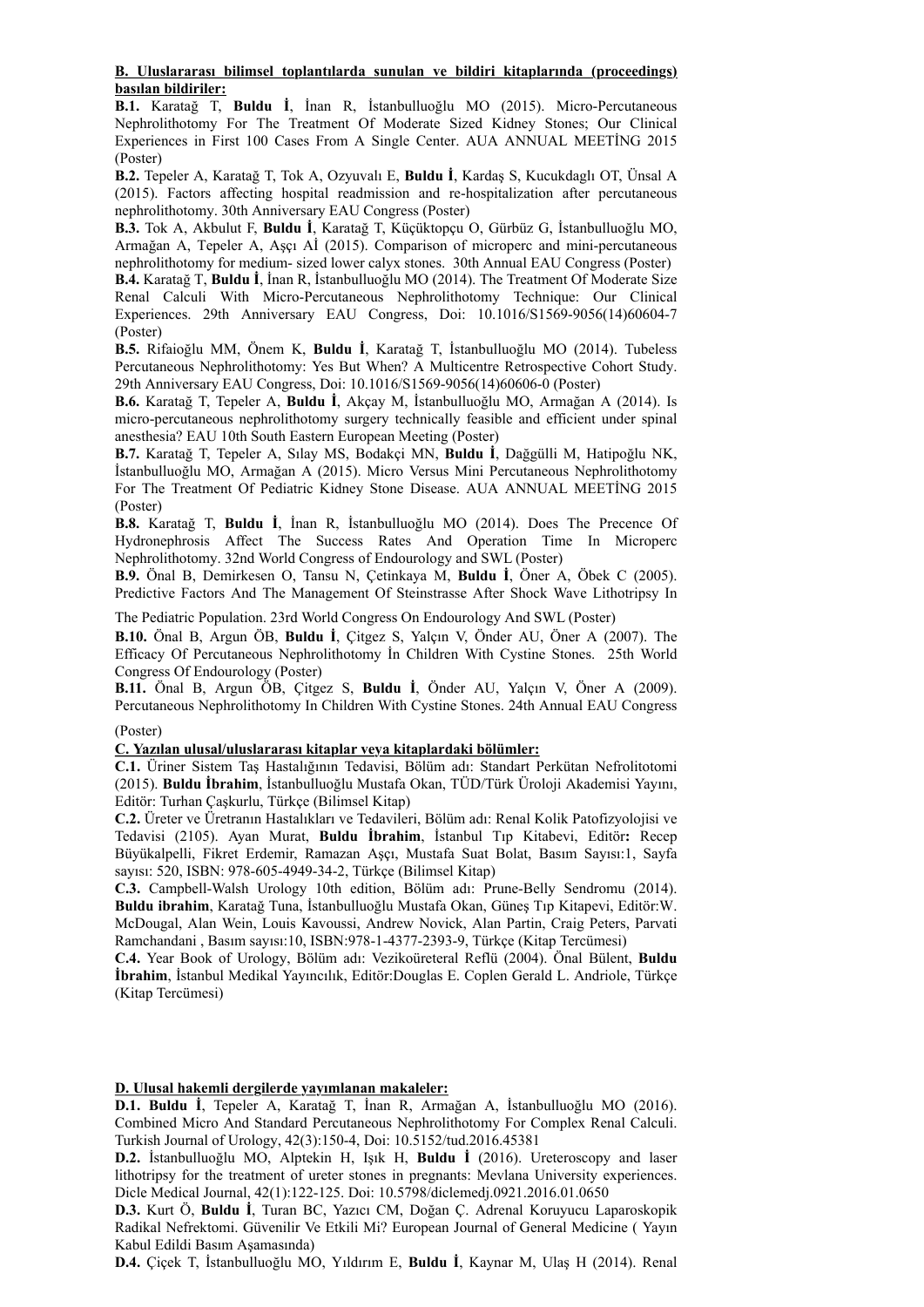Pseudoaneurysm after Micropercutaneous Nephrolithotomy. Cukurova Medical Journal, 39(3), 616-619

**D.5.** Çetinkaya M, Yalçın V, Uzun H, **Buldu İ** (2010). Primer Üreter Leiyomiyosarkoması. Turkiye Klinikleri Journal of Urology, 1(3), 95-98

**D.6.** Durmaz M, Kılınç F, **Buldu İ**, Arık B, Kıyıcı H. Ayırıcı Tanıda Prostatın Küçük Hücreli Karsinomu-Olgu Sunumu. Gaziantep Medical Journal (Yayın Kabul Edildi Basım Aşamasında)

**D.7.** Acar T, Efe D, **Buldu İ**, Acar S, Yıldız M, Güneyli S (2015). Mondor Disease Of Penis; A Rare Entity Mimicking Peyronie's Disease. Düzce Üniversitesi Tıp Fakültesi Dergisi, 17(2), 79-81

**D.8. Buldu İ**, İstanbulluoğlu MO (2013). Renal Kalisyel Anatomi Karakterizasyonunun İn Vivo 3 Boyutlu Komputarize Tomografi İle Görüntülenmesi. Endoüroloji Bülteni, 46-47

**D.9.** Karatağ T, **Buldu İ**, İstanbulluoğlu MO (2013). Prostatın Transüretral Rezeksiyonu Sonrası Gelişen Ağrının Giderilmesinde Prilokain İrrigasyonu. Endouroloji Bulteni, 6, 52-53. Doi: 10.5350/ENDO2013060114

#### **E. Ulusal bilimsel toplantılarda sunulan ve bildiri kitaplarında basılan bildiriler:**

**E.1.** Kılınç F, **Buldu İ**, Çelik ZE, Çağın M, Şahin E, Özen S (2015). Renal Hücreli Karsinom Tanılı Hastalarda Tümör Grade'i ile Hemogram Paremetrelerinin Karşılaştırılması. 25. Ulusal Patoloji Kongresi

**E.2.** Karatağ T, **Buldu İ**, Kaynar M, İnan R, İstanbulluoğlu MO (2014). Orta Büyüklükteki Böbrek Taşlarının Tedavisinde Mikroperkütan Nefrolitotomi: Tek Merkezden İlk 100 vakada Klinik Deneyimlerimiz. 23.Ulusal Üroloji Kongresi

**E.3.** Gemici K, **Buldu İ**, Alptekin H, Kaynar M, Tekinarslan E, İstanbulluoğlu MO (2013). Primer Retroperitoneal Kitlelerde Cerrahi Yaklaşımımız. 5.Üroonkoloji Kış Kongresi

**E.4. Buldu İ**, Demirkesen O, Doğanca T, Çetinel B (2009). Kadında Stres Tipi İdrar Kaçırma Tedavisinde Cerrahi Girişim Uygulama Potansiyeli: Biz Neredeyiz? 1. Ulusal Kadın ve İşlevsel Üroloji Kongresi

**E.5.** Önal B, **Buldu İ**, Çitgez S, Tansu N, Demirkesen O, Yalçın V, Öner A (2008). Şok Dalga Litotripsi İle Tedavi Edilen Çocukların Retrospektif Analizi. 20.Ulusal Üroloji Kongresi

**E.6. Buldu İ**, Kaynar M, Karatağ T, Efe D, Dal Y, İstanbulluoğlu MO (2013). Pelviste Dev Kitle: Nadir Görülen Kistik Prostat Adenokanseri. 5. Üroonkoloji Kış Kongresi

**E.7. Buldu İ**, Doğanca T, Demirkesen O, Çetinel B (2009). Saf Stres Tip İdrar Kaçırma Yakınması Ürodinamik Stres Tip İdrar Kaçırmayı Ne Derecede Öngörmektedir? 1.Ulusal Kadın ve İşlevsel Üroloji Kongresi

**E.8.** Kılınç F, Durmaz M, **Buldu İ**, Özen S (2014). Benign ve Malign Prostat Lezyonlarının Morfolojik Özellikleri İle Serum PSA Düzeyleri Arasındaki İlişki. 24.Ulusal Patoloji Kongresi

**E.9. Buldu İ**, Demirkesen O, Doğanca T, Çetinel B (2009). Ürodinamik Detrusor Aşırı Aktivite ve Ürodinamik Stres İdrar Kaçırmayı Predikte Eden Faktörler. 1.Ulusal Kadın ve İşlevsel Üroloji Kongresi

**E.10.** Kaynar M, **Buldu İ**, Alpay S, Erdem T, Karatağ T, Cenker A, İstanbulluoğlu MO (2013). Çocuk Böbrek Taşlarının Tedavisinde Mikroperkütan Nefrolitotomi. 10. Ulusal Endoüroloji Kongresi

**E.11.** Durmaz M, Kılınç F, **Buldu İ**, Kıyıcı H (2014). Ayrıcı Tanıda Prostatın Küçük Hücreli Karsinomu. 24. Ulusal Patoloji Kongresi

**E.12. Buldu İ**, Karatağ T, Kaynar M, Efe D, Bülbül M, İstanbulluoğlu MO (2013). Senkronize Prostat Ve Mesane Kanseri: Yaklaşımımız Nasıl Olmalı? 5.Üroonkoloji Kış Kongresi

**E.13.** Yalçın V, Çetinkaya M, **Buldu İ**, Çitgez S, Demirdağ Ç, Akkuş KE, Öner A (2007). Geçirilmiş Abdominal Cerrahi Hikâyesi Olan Hastalarda Ürolojik Laporoskopi. 7. Ulusal Endoüroloji Kongresi

**E.14. Buldu İ**, Çetinkaya M, Önal B, Demirkesen O, Yalçın V, Öner A, Tansu N (2006). Çocuk Yaş Grubunda ESWL sonuçları. 19.Ulusal Üroloji Kongresi

**E.15.** Karatağ T, **Buldu İ**, Kaynar M, Tekinarslan E, Çiçek T, İstanbulluoğlu MO (2013).

Polikistik Böbreklerde Perkütan Nefrolitotomi Deneyimlerimiz. 10. Ulusal Endoüroloji Kongresi

**E.16.** Çetinkaya M, **Buldu İ**, Kurt Ö, İnan R, İstanbulluoğlu MO (2016). Platelet-Lenfosit Oranı: Perkütan Nefrolitotomi Sonrası Sistemik İnflamatuar Cevap Sendromunu Öngörmede Yeni Marker. 4. Minimal İnvaziv Ürolojik Cerrrahi Kongresi

**E.17.** Yalçın V, Özkan B, Coşkuner ER, Önder AU, Demirdağ Ç, **Buldu İ**, Tuna B (2009). Laparoskopik Parsiyel Nefrektomi deneyimlerimiz: 32 Olgu. 8. Ulusal Endoüroloji Kongresi

**E.18.** Yalçın V, Özkan B, Coşkuner ER, Önder AU, Demirdağ Ç, **Buldu İ**, Tuna B (2009). Laparokopik Parsiyel Nefrektomide Tümör Tabanına Uygulanan Devamlı Sütür İle Rekonstruksiyonun Basitleştirilmesi Ve İskemi Süresinin Kısaltılması. 8. Ulusal Endoüroloji Kongresi

**E.19.** İrez T, Kaleli S, Çetinkaya M, **Buldu İ**, Özkara H, Alıcı B (2008). Sperm Anilin Blue Testinin İnfertilite Laboratuarındaki Öngörü Değeri. 20.Ulusal Üroloji Kongresi

**E.20.** Önal B, **Buldu İ**, Çetinkaya M, Çitgez S, Tansu N, Demirkesen O, Yalçın V, Öner A